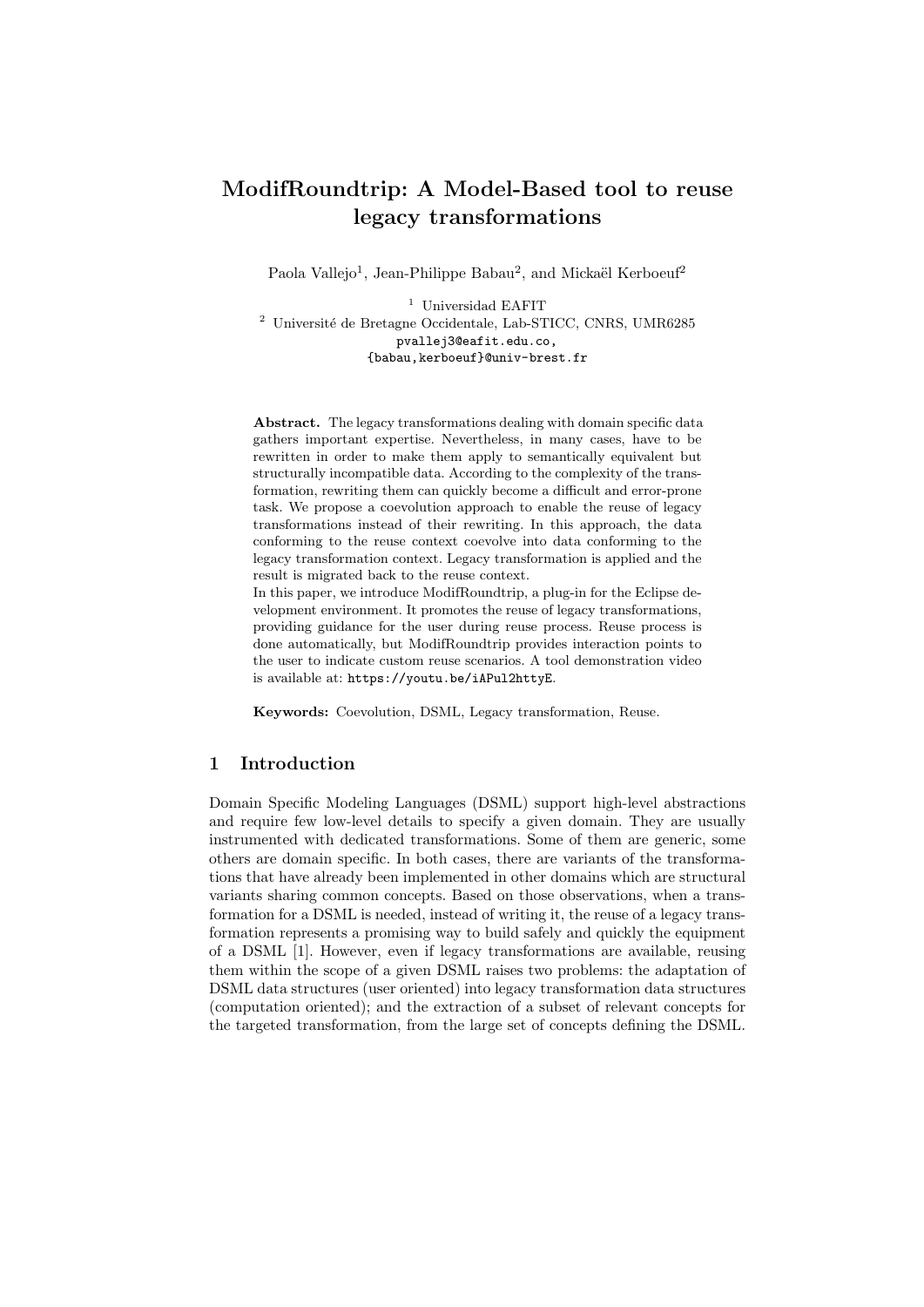2 Reusing legacy transformations with ModifRoundtrip

As data handled by the transformation to be reused and data handled by the DSML are structurally different, the reuse of the transformation implies to adapt DSML models in order to put them under the scope of the transformation. And, more important, to adapt the resulting models to put them under the DSML scope. Making tools facilitating transformations in both directions is essential.

In this paper we present ModifRoundtrip [2], an Eclipse plug-in that promotes the reuse of legacy transformations, reducing manipulation of models. The remainder is structured as follows: Section 2 presents related work concerning model coevolution as a way to adapt models. Highlights of the tool are presented in section 3. Section 4 briefly describes the architecture of the tool. Finally, section 5 presents the conclusions and the ongoing work.

### 2 Background

In this paper, we assume that all the data that are required by the targeted transformation are available in the DSML even if they are structured differently. Considering this condition, we use the principles of metamodel evolution and model coevolution to automate the navigation between semantically close DSMLs by means of model migrations. ModifRoundtrip operation relies on these principles [3] (fig. 1). Refactoring and Migration keep and update a subset of the concepts of the DSML. ModifRoundtrip produces a migrated model (mm) from the initial model (im); then the transformation produces the result (pm). Finally, Reverse Migration migrates back it into the DSML context (rm). The elements that had been removed during *Migration* are automatically and as much as possible recovered without undoing the transformation's action. Elements created by the transformation are also integrated with initial elements.



Fig. 1. Model migrations for the reuse of a legacy transformation

With ModifRoundtrip, the user indicates the coevolution operators (remove, rename, hide, etc.) to be applied to the DSML in order to make it match the transformation metamodel. Using this operators does not require specific knowledge about model transformations. The migration in Epsilon Flock [4] integrates a conservative copying algorithm and user-defined migration rules. EMFMigrate concentrates on metamodel evolution and coevolution, however it is used by [5] in the frame of metamodel evolution and transformations coevolution. Bento [6] supports the development and the execution of reusable transformations, based on the use of generic templates. Genericity [7] increases the level of abstraction by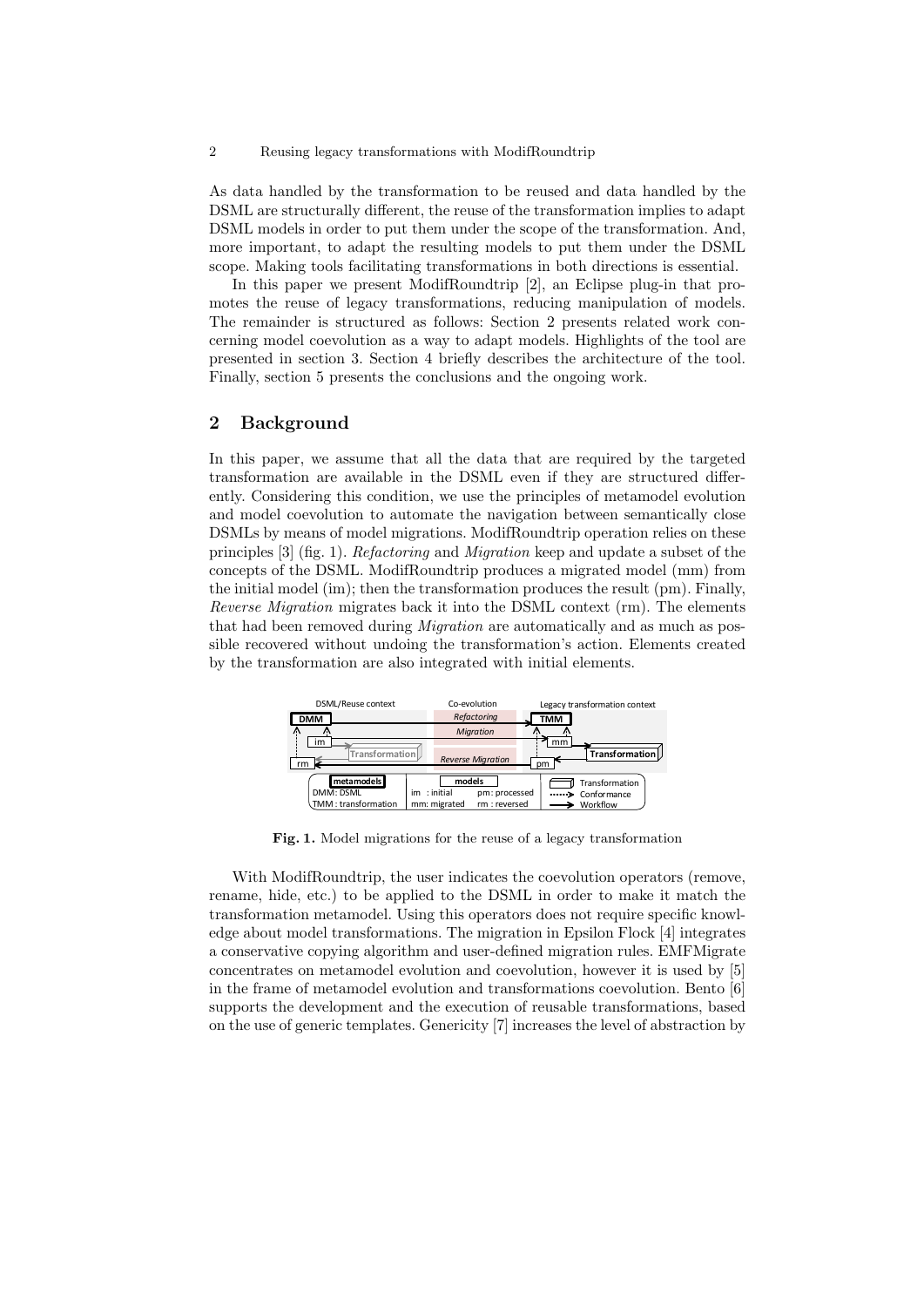defining metamodels containing the minimal requirements for applying a transformation. transML [8] allows the development of model transformations following a MDE approach (transformations are viewed as models). MTBE [9] and MTBD [10] propose solutions for simplifying the implementation of model transformations by using a visual support. Edapt<sup>3</sup> coevolve models after metamodel transformations by means of customizable migration code. ModifRoundtrip aims at reusing existing transformations, adapting the models but the transformations. The distinguished feature of ModifRoundtrip is that, unlike the methods described above, our tool produces editable migration specifications, avoiding the migration code completion by the user. This become an usable solution for non-experts in model migration or programming languages. As the SyVOLT tool [11], ModifRoundtrip hides formal details from the user and place essential user interactions at the beginning of the reuse roundtrip.

### 3 Highlights

ModifRoundtrip is released as an open source software. It relies on the Eclipse Modeling Framework (EMF) and  $X$ text<sup>4</sup> for defining the modif models and for realizing refactoring specification editors.  $\text{Git}^5$  is used as version control system. The plug-in and source code of ModifRoundtrip can be found at http: //pagesperso.univ-brest.fr/~vallejoco/Modif/pages/indexModif.html.

Integration with Eclipse. ModifRoundtrip takes advantage of the EMF ecosystem to specify and validate models. Users can stay within the Eclipse environment, when they develop the tooling for a specific domain. ModifRoundtrip provides an Eclipse Perspective, containing three views and two buttons (fig. 2). Views allow to edit specifications and visualize the current state of the reuse process. Buttons allow to create projects and to start the reuse process.

Formalization. The ModifRoundtrip's reuse process formal details are hidden from the user. The tool behavior is formally defined in [12]. Once the differences between the DSML and the transformation metamodel are specified by the user, the roundtrip reuse process is started. It automatically creates all required artifacts and provides the result to the user within the Eclipse environment.

Input metamodels independence. The metamodels are designed by using Ecore (EMF). ModifRoundtrip operation is not dependent on specific input metamodels. Nevertheles, at now, the legacy transformation to be reused must be written with the Java language respecting the generated EMF interface.

Customizable reuse. Obtaining processed models according to specific user needs, depends on the input model given to the legacy transformation. ModifRoundtrip provides editable migration specifications. Allowing users to produce different input models for the reused transformation, from the same migration specification. User can also apply the tool to portions of the model.

<sup>3</sup> https://www.eclipse.org/edapt/

<sup>4</sup> https://eclipse.org/modeling/emf/ and https://eclipse.org/Xtext/

<sup>5</sup> https://github.com/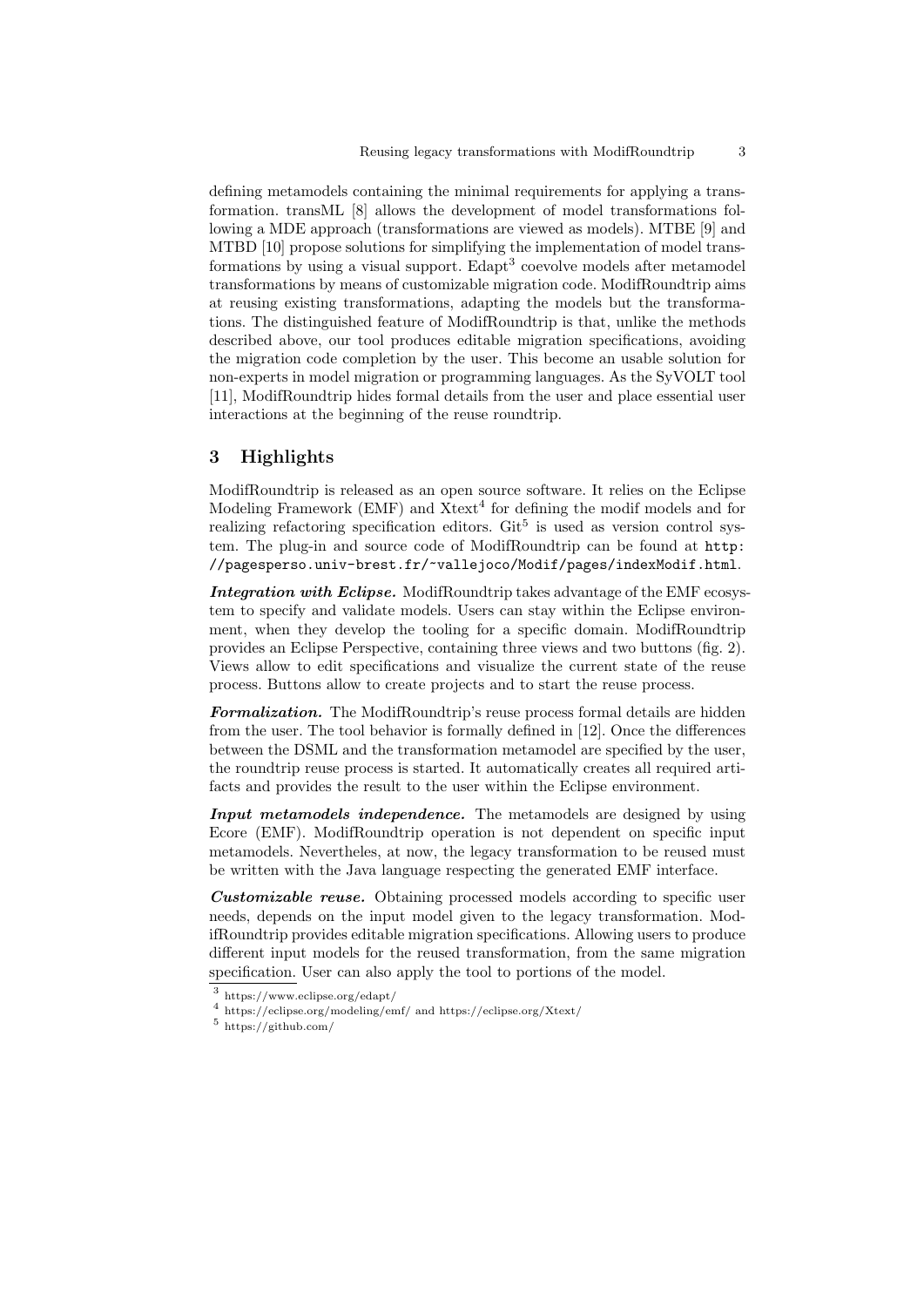#### 4 Reusing legacy transformations with ModifRoundtrip



Fig. 2. Eclipse plug-in of ModifRoundtrip

Traceability. ModifRoundtrip identifies model instances by means of Universally Unique IDentifiers (UUID), it allows to trace instances evolution through the reuse process. Furthermore, instances created by the reused transformation can be associated with initial model instances.

**Scalability.** ModifRoundtrip has been used to reuse transformations in the real and complex Orcc context, a compiler for dataflow applications defined by 70 classes, 100 references and 50 attributes. It underlined how the development of the transformations for a given DSML can be improved by using our tool [3]. It can be tested on other domains regardless of the complexity of the metamodel.

GUI or API. ModifRoundtrip can used by means of a Graphical User Interface (GUI) or by calling the functions defined in the provided ModifRoundtripAPI. ModifRoundtrip can be used to perform separately: Refactoring, Migration or Coevolution. The ModifRoundtripAPI provides also functions to create, load and save models and refactoring specifications.

### 4 Architecture

The ModifRoundtrip Eclipse plug-in is divided into three components: 1) The User Interface, primary based on the Rich Client Platform (RCP) provided by Eclipse. 2) The modif specification editor, defined by means of Xtext. 3) The reuse process behavior, implemented by using Java and the EMF facilities. The reuse process comprises the modules (1) to (10) in figure 3. Squares annotated with numbers represent computation, squares annotated with letters represent produced and consumed data and squares with dotted lines represent user interactions. ModifRoundtrip's modules are orchestrated by a Java program. This program makes sure all components communicate and execute in the right order, and allows roundtrip to run fully automatically at the push of a button. We have used available model-driven development technologies as much as possible, both to develop and as a part of ModifRoundtrip itself. In what follows, we briefly visit each ModifRoundtrip computational component to describe its function.

(1) Input definition. The GUI is started by clicking the  $Run$  button of the ModifRoundtrip's plug-in. It allows user to specify the elements needed to reuse a legacy transformation. (a) points the metamodel describing the transformation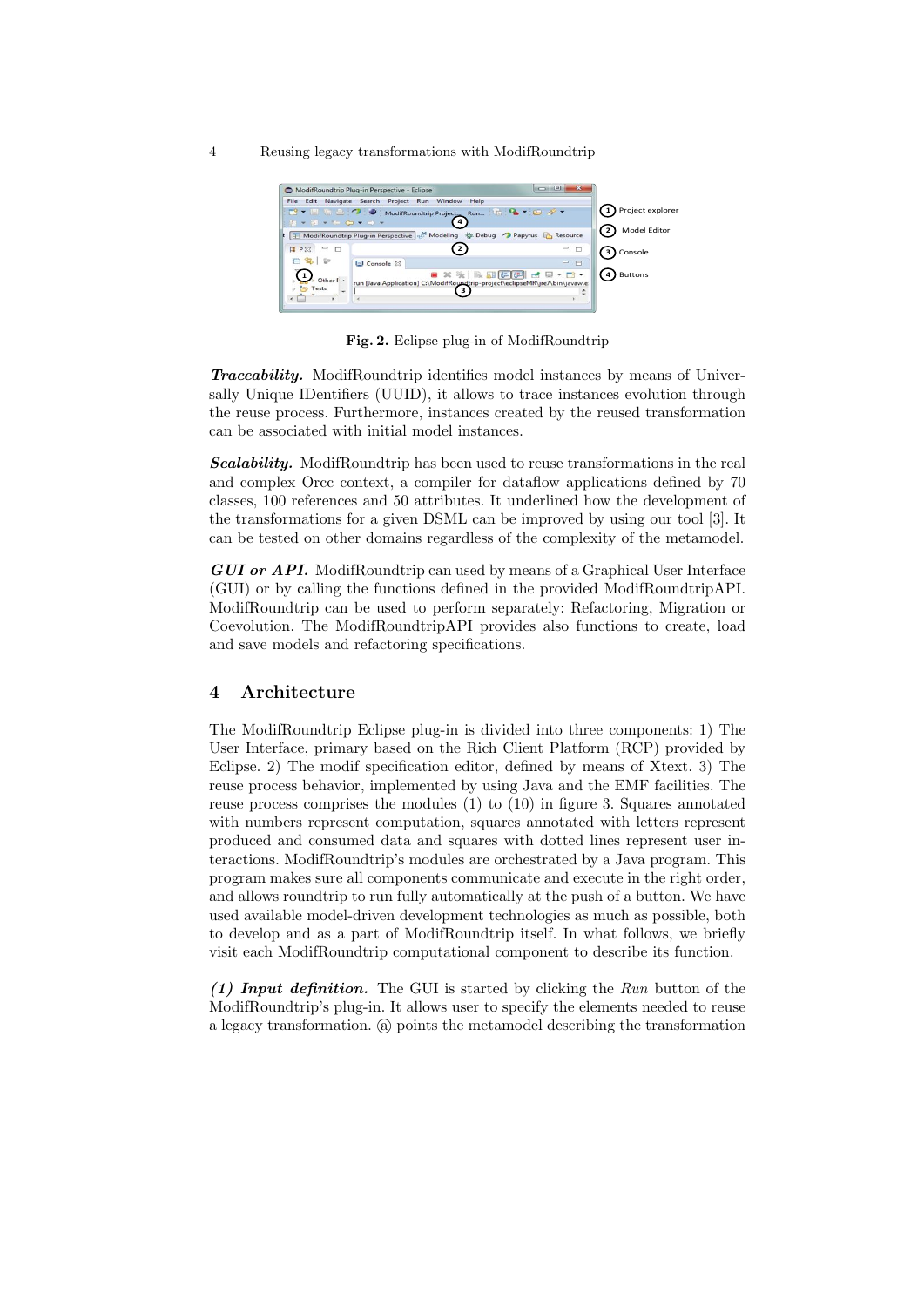

Fig. 3. Architecture of the ModifRoundtrip tool

to be reused,  $(\delta)$  represents the metamodel describing the reuse context (DSML in which transformation will be reused).  $\odot$  is the input models and  $\odot$  is the transformation to be reused. Figure 4 illustrates the GUI. Figure 5 illustrates an example of the use of ModifRoundtrip by means of the API.

| Modif Roundtrip             |                                                            | l o<br>$\blacksquare$               |                                                           |
|-----------------------------|------------------------------------------------------------|-------------------------------------|-----------------------------------------------------------|
| <b>New</b><br><b>Finish</b> |                                                            |                                     |                                                           |
|                             | $\nabla$ UML                                               | <b>O</b> EraseAll<br>MoModif        | $modifRoundtrip =$                                        |
| Project source folder       | <b>DemoCoffeeMaker</b><br><b>Select</b>                    | <b>Generate Modif Specification</b> | new ModifRoundtrip <dmm, tmm="">();</dmm,>                |
| <b>Modif Specification</b>  | C:\ModifRoundtrip-project\workspaceMR\De<br><b>Select</b>  |                                     | $E0bject$ $rm =$                                          |
| <b>Tool Metamodel</b>       | <b>Select</b><br>C:\ModifRoundtrip-project\workspaceMR\Fla | <b>Check</b>                        | modifRoundtrip.reuseTransfo(<br>im, DMM, TMM, DMM_to_TMM, |
| <b>RootClass</b>            | C:\ModifRoundtrip-project\workspaceMR\Fla<br><b>Select</b> |                                     | TMM_, className, transfo,                                 |
| <b>Function</b>             | flatten                                                    |                                     | autoMigration,                                            |
| <b>Domain Model</b>         | <b>Select</b><br>C:\ModifRoundtrip-project\workspaceMR\co  | <b>Migrate</b>                      | .<br>serialize):                                          |
|                             | <b>Reverse Migration</b><br><b>Reuse</b><br><b>Close</b>   |                                     |                                                           |
|                             |                                                            |                                     |                                                           |

Fig. 4. ModifRoundtrip GUI

Fig. 5. ModifRoundtripAPI

(2) Modif Specification Generation. We have developed a language for specifying the differences between the two metamodels of the input. A basis Modif specification template (e) is automatically generated, then the user indicates how to refactor the DSML in order to make it match the transformation. It is done by using the proposed refactoring operators.

(3) Modif Specification Edition. In the modif specification, the user indicates only the operators needed to transform the DSML into the transformation metamodel. As we consider transformation metamodel has only dedicated concepts, and adding elements is not needed, the used operators are basically: remove, rename, hide and flatten. Modif specification editor facilitates the edition of modif specifications by highlighting key words, checking syntax and suggesting the operators to applied. Figure 6 depicts an example of the modif syntax.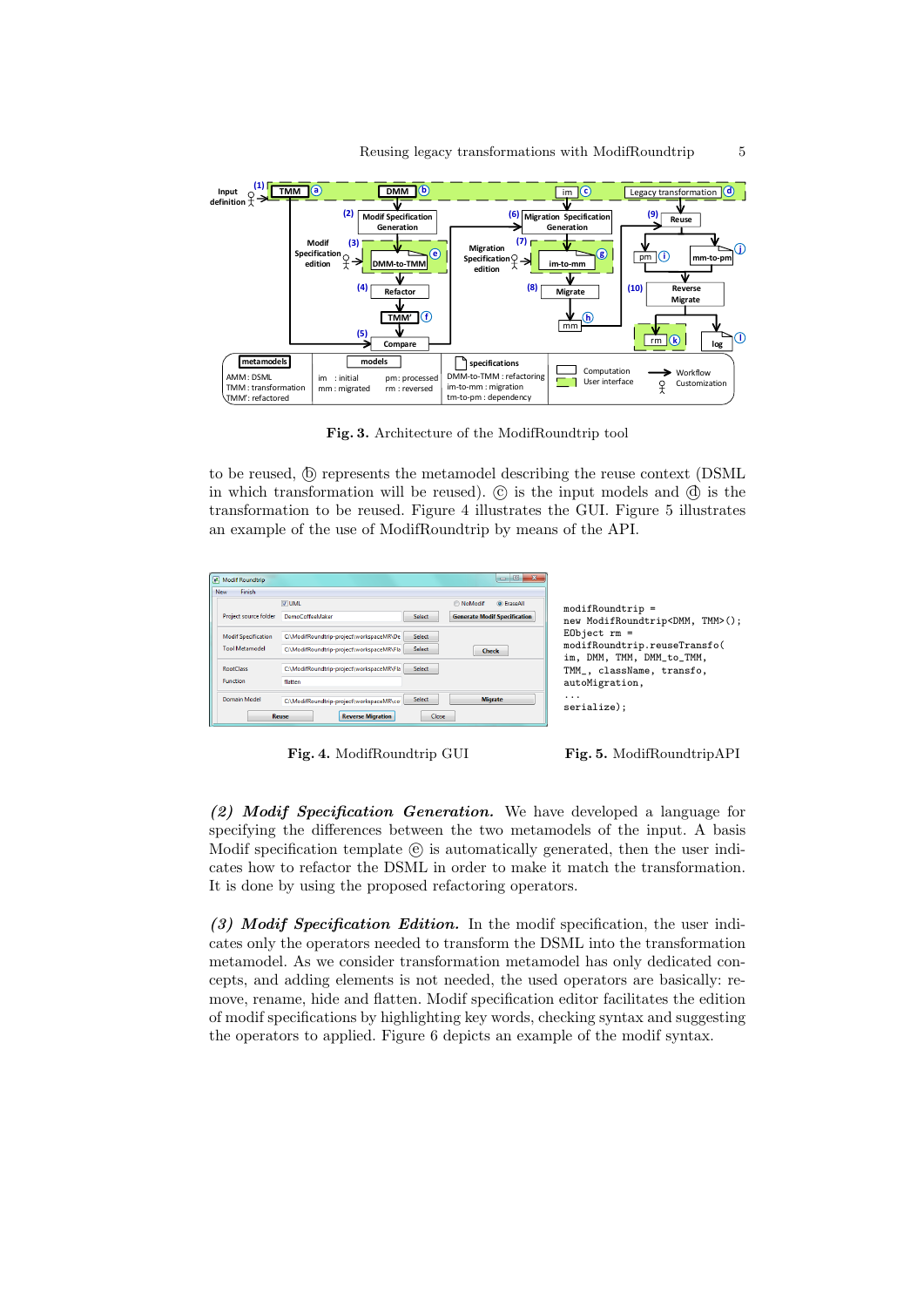6 Reusing legacy transformations with ModifRoundtrip

| root DMM to TMM<br>Prefix DMM to TMM<br>URI "http://DMM .ecore" to "http://TMM .ecore"                                                   |  |
|------------------------------------------------------------------------------------------------------------------------------------------|--|
| class <sub>1</sub><br>hide Class to Class2 {<br>att attribute to attribute2 bounds $(0,1)$<br>remove ref reference bounds $(0,-1)$<br>۰. |  |



|                | <b>E.</b> Migrated Objects |                          | $\Box$<br>$\equiv$ | $\Sigma$  |
|----------------|----------------------------|--------------------------|--------------------|-----------|
| ×              | <b>EClass</b>              | Object                   | Remove             | $\lambda$ |
| $\overline{2}$ |                            | StateMachine name: model | Falce              |           |
| 1              | Model                      | name: model              | Falce              |           |
| R              | Region                     | name: RegionBrew         | False              | J         |
| 7              | Region                     | name: RegionLight        | True               | ×         |
| Reset<br>Apply |                            |                          | False<br>True      |           |
|                |                            |                          | e                  |           |

(4) Refactor and (5) Compare. Refactor takes the modif specification  $\Theta$ and apply it to the DSML (b). It produces a refactored metamodel (f). Then Compare, verifies that  $(f)$  fully match with  $(a)$ , if that's the case, the reuse process will start. If they do not entirely match, ModifRoundtrip notifies the user about where the matching's violation occurs (at now, in terms of deletion and rename). Then, the user edits the modif specification and Refactor is executed.

 $(6)$  Migration specification Generation and  $(7)$  edition. Migration specification  $\circledR$  is automatically generated from the modif specification and the initial model. Technical details of the translation from modif specification to migration specification can be found in [13]. By keeping in mind the goal of reducing the skills required to define custom model migrations, we developed a user interface (Fig. 7) allowing the user to indicate specific modifications. If not customization is defined, the migrations is applied automatically. The user may act over its elements to indicate additional deletion.

(8) Migrate. It migrates the input model  $\odot$  into a model  $\odot$  in the context of the legacy transformation. Migration depends on the migration specification and it is performed by a model independent engine implemented in Java. This engine handles migrations in which one element of the migrated model is produced from one and only one element of the initial model.

(9) Reuse. The transformation is reused without user intervention, it takes the migrated model  $(\hat{\mathbf{h}})$  as input and it produces a processed model  $(\hat{\mathbf{i}})$  along with a dependencies graph (j). The dependencies graph keeps a trace about how the elements are modified or created by the transformation.

 $(10)$  Reverse Migrate. It applies the reverse operators of the migration specification operators. Reverse of *rename* is applied on the processed model  $(i)$  in order to produce the reversed model (k). Then, reverse of complex operators as *remove* and *hide* are applied on  $(\mathbb{R})$ , in order to extended it with the elements of the initial model  $\odot$  that have been removed. It is based on the natural join concept of data bases. Then, each recovered element is related to its associated elements (as in the initial model). If the associated elements are not in  $\mathbb{C}$ , then, the recovered element is related to the elements that were created or modified from the associated elements. This information is provided by the dependencies graph. At the end, the model  $(k)$  is validated in order to respect the type